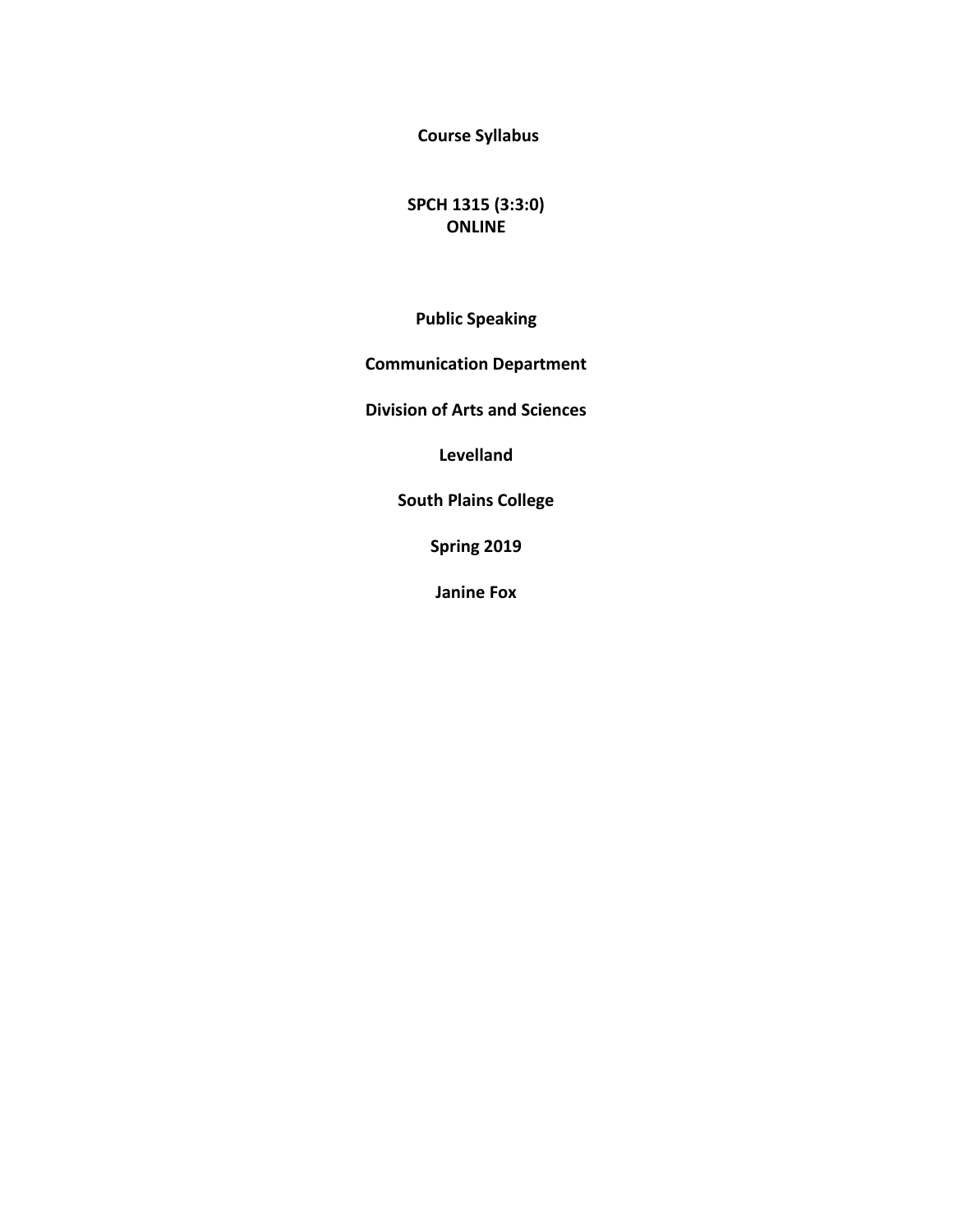### **Course Syllabus SPCH 1315 ONLINE Public Speaking**

**Instructor Information:** *Janine Fox*

*Office: Communication Building Room 142 Email: jfox@southplainscollege.edu Phone: (806)-716-2452 Office hours: Monday/Wednesday 8:30am – 9:30am Tuesday/Thursday 1:30pm – 3:00am Friday 8:30am - 11:30am OR by appointment*

\*This syllabus is a tool, not a legal contract. College and department policies are firm, but the professor reserves the right to modify, supplement, or make changes as need arises.\*

**Department:** Communication Department

**Discipline:** Speech Communication

**Credit:** 3 hours online This course satisfies a core curriculum requirement in Speech

**Prerequisites:** There are no prerequisites for this course.

**Available Formats:** conventional, hybrid, online and ITV

**Campus:** Levelland, Reese, ATC and Plainview

**Textbook:** From Entry Level to Executive: All Communication Counts, **with** Acclaim access code by:

Janine Fox & Kelley Finley ISBN 978-1-68036-776-8

#### **Supplies:**

- 1. Text/ Access code for Acclaim
- 2. Notebook(s) and pen/pencil/highlighter
- 3. White 3x5 notecards
- 4. Access to a computer, webcam, microphone, and high-speed internet for online work.

**Course Description:** Research, composition, organization, and delivery of speeches for various purposes and occasions with emphasis on listener analysis and informative and persuasive techniques. (Performance based.)

KEEP IN MIND; The content of the class is distributed online and through your reading. However, we *require* online public meetings to give speeches. Attendance for this course is critical to your success. If you have any concerns about self-paced online work OR our online meetings, you should consider an alternate section. Read the attendance policy for details.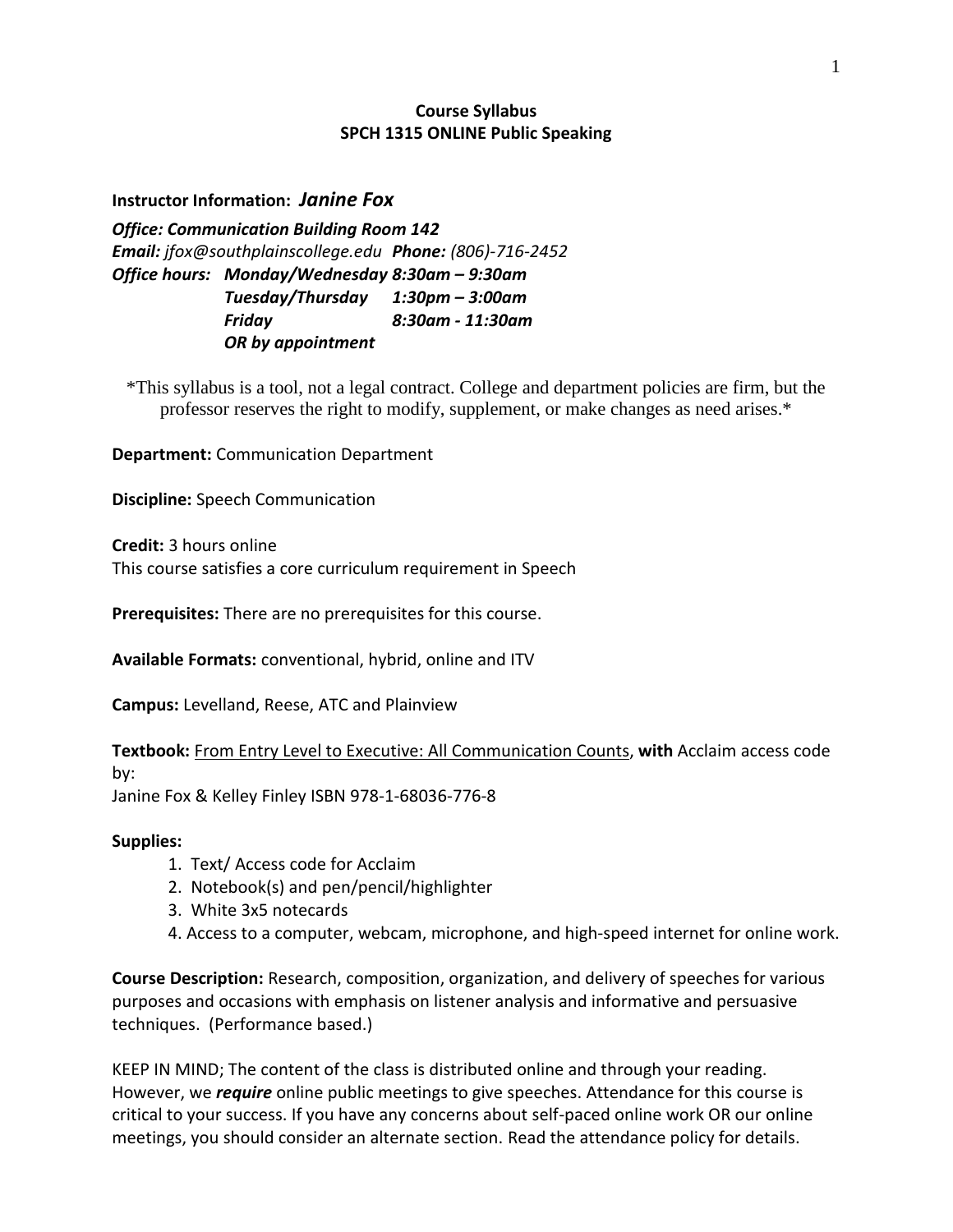**Academic Honesty:** It is my expectation and the institution's that appropriate citation and documentation is given for materials and information obtained from other sources. Cases of plagiarism will be treated, as will any case of academic dishonesty, with *at least* a failing grade for the assignment/examination. In addition, the student may be dropped from the course with a failing grade. See the *SPC Student Handbook* for more information.

**Course Purpose**: The Public Speaking course explores and applies the basic principles of effective communication and offers the student practical instruction on how to speak and listen effectively in public across different cultures and audiences.

### **Course Requirements:**

- 1. You will be tested on class lecture/discussion materials on scheduled exams.
- 2. To take thorough notes, study all lecture material, informational handouts, and assigned readings, and work/prepare in a language understood by instructor and class (English).
- 3. To actively participate in class discussions and group activities.
- 4. To show maturity/professionalism in preparation of assignments and in classroom behavior. *(Disruptive/inappropriate behavior may result in being dropped from class.)*
- 5. To show courteousness to fellow classmates/speakers.
- 6. To initiate consultations with the instructor whenever assistance is needed regarding class assignments.
- 7. To appropriately cite information obtained from other sources. Cases of plagiarism will be treated as will any case of academic dishonesty, with at least a failing grade for the assignment or examination.
- 8. To initiate withdrawal from the course if absences become excessive. Your professor may drop you from the course if you miss more than two weeks' worth of class. (Drops as follows: Fall & Spring after 5<sup>th</sup> absence, Summer after3<sup>rd</sup> absence.)
- 9. Students cannot pass the course and may be dropped if missing multiple major grades.

**Disabilities Statement:** Students with disabilities, including but not limited to physical, psychiatric, or learning disabilities, who wish to request accommodations in this class should notify the Disability Services Office early in the semester so that the appropriate arrangements may be made. In accordance with federal law, a student requesting accommodations must provide acceptable documentation of his/her disability to the Disability Services Office. For more information, call or visit the Disability Services Office at Levelland (Student Health & Wellness Office) 806-716-2577, Reese Center (Building 8) 806-716-4675, or Plainview Center (Main Office) 806-716-4302 or 806-296-9611.

**Non-Discrimination Statement:** South Plains College does not discriminate on the basis of race, color, national origin, sex, disability or age in its programs and activities. The following person has been designated to handle inquiries regarding the non-discrimination policies: Vice President for Student Affairs, South Plains College, 1401 College Avenue, Box 5, Levelland, TX 79336. Phone number 806-716-2360.

**Title IX Pregnancy Accommodations Statement:** If you are pregnant, or have given birth within six months, Under Title IX you have a right to reasonable accommodations to help continue your education. To activate accommodations you must submit a Title IX pregnancy accommodations request, along with specific medical documentation, to the Director of Health and Wellness. Once approved, notification will be sent to the student and instructors. It is the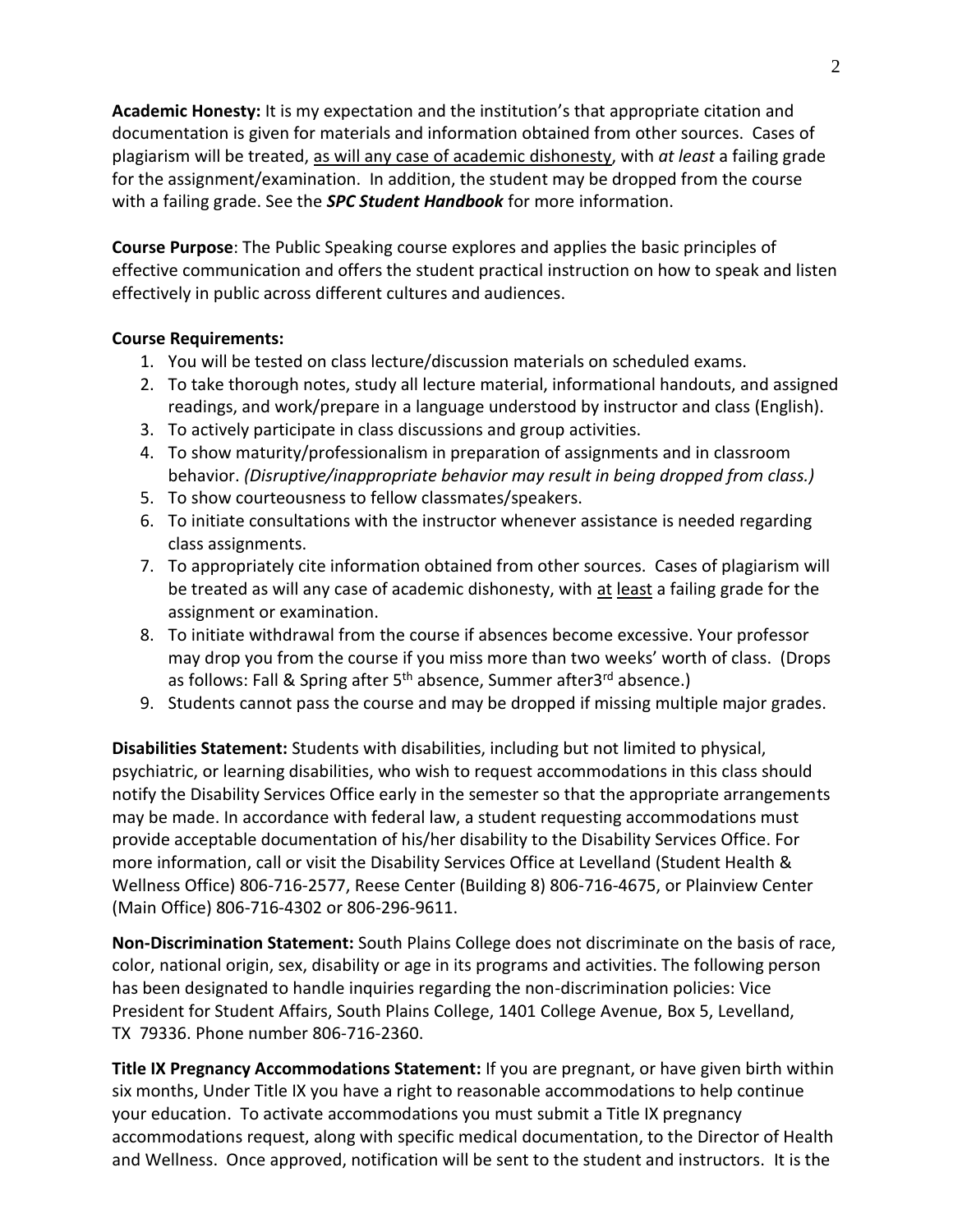student's responsibility to work with the instructor to arrange accommodations. Contact Chris Straface, Director of Health and Wellness at 806-716-2362 or email [cstraface@southplainscollege.edu](mailto:cstraface@southplainscollege.edu) for assistance.

**Campus Concealed Carry Statement:** Texas Senate Bill - 11 (Government Code 411.2031, et al.) authorizes the carrying of a concealed handgun in South Plains College buildings only by persons who have been issued and are in possession of a Texas License to Carry a Handgun. Qualified law enforcement officers or those who are otherwise authorized to carry a concealed handgun in the State of Texas are also permitted to do so. Pursuant to Penal Code (PC) 46.035 and South Plains College policy, license holders may not carry a concealed handgun in restricted locations. For a list of locations and Frequently Asked Questions, please refer to the Campus Carry page at: <http://www.southplainscollege.edu/campuscarry.php>

Pursuant to PC 46.035, the open carrying of handguns is prohibited on all South Plains College campuses. Report violations to the College Police Department at 806-716-2396 or 9-1-1.

**Diversity Statement:** In this class, I will establish and support an environment that values and nurtures individual and group differences and encourages engagement and interaction. Understanding and respecting multiple experiences and perspectives will serve to challenge and stimulate all of us to learn about others, about the larger world and about ourselves. Great value is placed on freedom of expression, however certain topics are considered overdone or cliché. These topics will NOT be approved for presentations, so it is important to discuss topic selection for each speech. Some topics may be controversial, so open and honest dialogue will be allowed. Keep in mind that each person has a valuable opinion and our goal is to present sound, reasonable examples and NOT to harass or berate. If we follow these simple rules, no person should be offended, even if they disagree. If you feel there has been some offense made, it is your responsibility to bring it to my attention, in private, as soon as possible.

**Contacting your Instructor:** It is important you develop a network of your peers that will allow you to get specific information more quickly. That being said, I am available for you to contact me if you have questions or concerns about your progress in this class etc. You may do that by phone if necessary, but email is preferred. You will find my information on this syllabus or the directory at: <http://www2.southplainscollege.edu/information-for/employees/employee-directory>

#### **Assessment and Grading:**

This department supports university policies of academic excellence as noted in the student handbook. Interpretation of grades should be considered within the university framework: A=excellent, B=good; C=average; D=inferior; and F=failure.

Grades will be calculated based on the amount of points students earn and will be interpreted as:

A=900-1000, B=800-899, C=700-799, D=600-699, F=599 and below.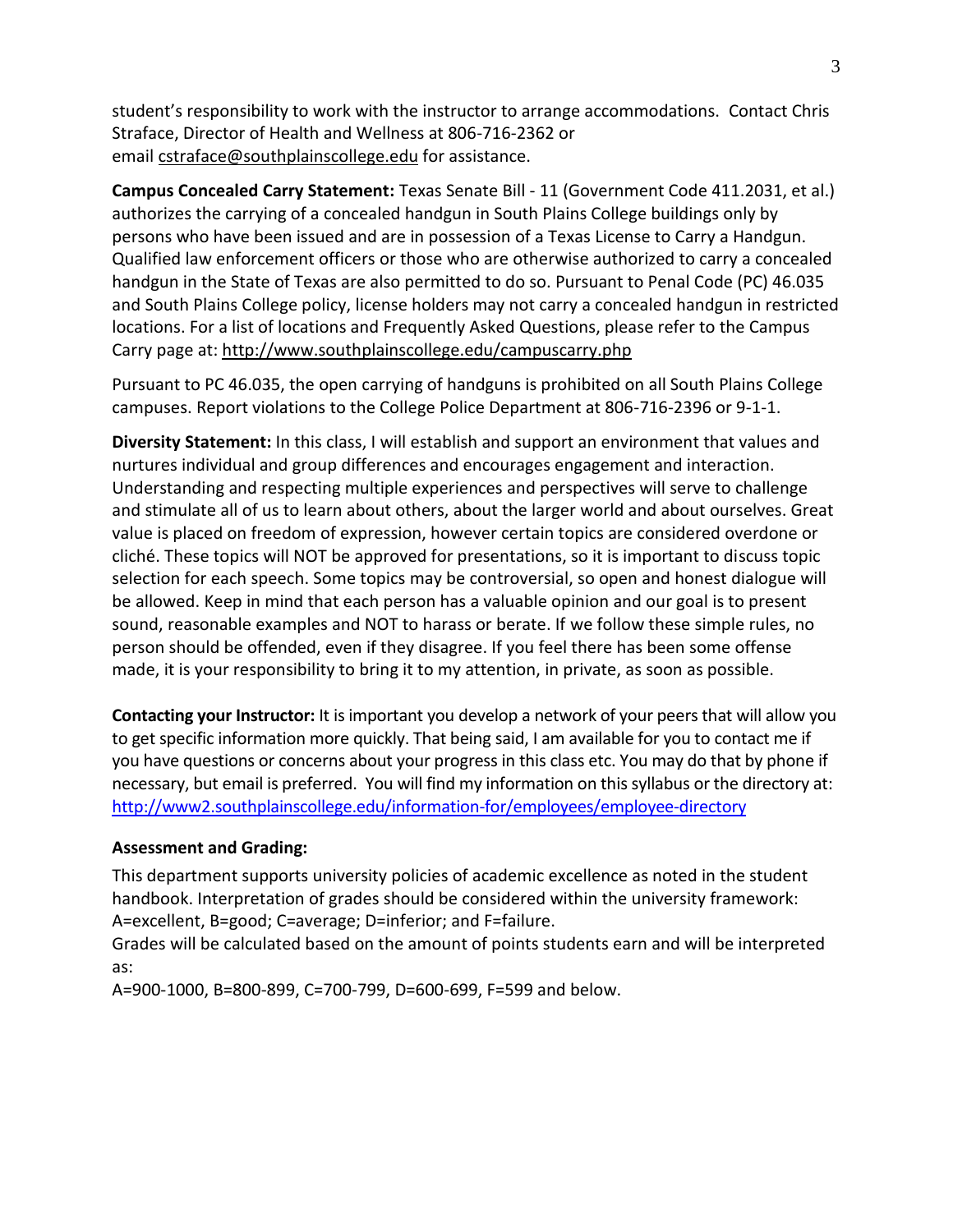| <b>Points Possible:</b>                         | 1000 | <b>Your Total:</b> |
|-------------------------------------------------|------|--------------------|
|                                                 |      |                    |
| Self Evals. $(4 \oslash 5 \text{ points each})$ |      |                    |
|                                                 | 20   |                    |
| Peer Evals. (4 @ 5 points each)                 | 20   |                    |
| <b>Conflict Management Activity</b>             | 10   |                    |
| <b>Group Evaluation</b>                         | 10   |                    |
| <b>Syllabus Check</b>                           | 10   |                    |
| <b>Research Activity</b>                        | 10   |                    |
| <b>PRCA</b>                                     | 10   |                    |
| <b>Biography Assignment</b>                     | 10   |                    |
| Group Project                                   | 100  |                    |
| Outlines (4 $@$ 25 points each)                 | 100  |                    |
| <b>Final Exam (Post Test)</b>                   | 100  |                    |
| Exam 2                                          | 100  |                    |
| Exam 1                                          | 100  |                    |
| Exams & Daily Grades (60%):                     |      |                    |
| <b>Special Occasion Presentation</b>            | 100  |                    |
| <b>Persuasive Presentation</b>                  | 100  |                    |
| <b>Informative Presentation</b>                 | 100  |                    |
| <b>Introductory Presentation</b>                | 100  |                    |
| Major Speech Assignments (40%):                 |      | Points Earned:     |

#### **Graded Assignment Brief Descriptions:**

- 1. **Exams (2 @100 points each) and Final/PostTest (100 points)**: Three examinations will be given in order to assess the students' grasp of the material covered in class. Two of the exams will be given during the course of the semester; the Final "Post Test" will be given at the end of the semester and is due Finals Week. FINAL EXAMS MAY NOT BE TAKEN EARLY OR LATE.
- 2. **Presentations (400 points)**: Several of the most common types of presentations will be required of students. Students will be graded on their mastery of basic speaking principles and criteria given in class. Students will also be graded on their preparation for their presentations, and ability to communicate professionally in an online environment.
- 3. **Daily Grades, Activities, and Evaluations (300 points total)**: This is a highly interactive class that will involve a number of supporting activities. Students are expected to not only engage themselves in online content, but to actively participate. You will be expected to complete an outline for each speech (25 points each, *100* points total). You may earn points for activities online (10 points each, *60* points total) as chosen by the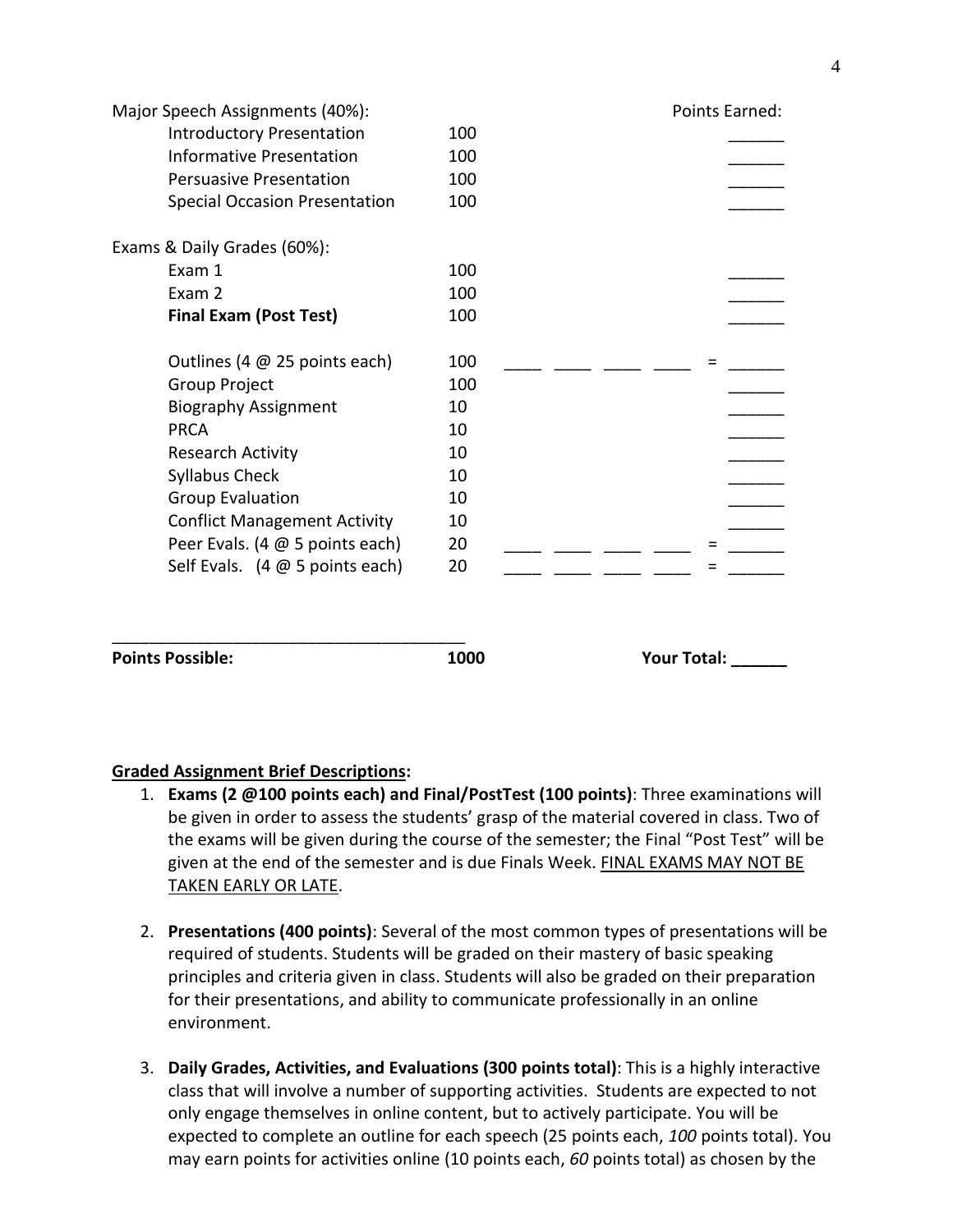instructor. You will also complete 4 different peer evaluations and 4 self-evaluations of speeches (*40* points total). Finally, you will also be given a group project (*100* points total). These assignments will be online using your Acclaim access. Your syllabus is where you will record all grades for easy access to your progress in the course.

I DO NOT USE BLACKBOARD FOR THIS CLASS. It is important that you keep ALL assignments and online access during the semester. It is your responsibility to keep everything returned to you. In addition, I do not accept emailed assignments unless instructed to do so when assigned.

### **Attendance and Tardy Policy:**

Please make sure you have read and understand your Student Handbook for SPC policies. For this course, all students enrolled are expected to login to your platform and check SPC email regularly, AND be on time, and remain until dismissed for online meetings. Roll will be taken at each meeting. If a student is/going to be tardy, he/she must communicate with the instructor.

Whenever absences become excessive and, in the instructor's opinion, minimum course objectives cannot be met, the student should initiate withdrawal from the course. A student who does not meet the attendance/course requirements of class as stated in this syllabus and does not officially withdraw from this course by the official census date of the semester may be administratively withdrawn from that course and receive a grade of "X" or "F" as determined by the instructor. Students are responsible for all class work covered during absences. Our department abides by this policy and enforces these guidelines established for SPCH 1315:

- 1. Missing more than two weeks of class is considered excessive.
	- *Example*: MW/TR 4 days allotted MWF – 6 days allotted One day/week – 2 days allotted
- 2. Absences one day over your allotment may lower your final course total by 10 points.
- 3. Each subsequent absence may lower your final course total by 5 points.
- 4. If minimum objectives cannot be met, the student should withdraw from the course.
- 5. **For online sections**, you MUST attend online meetings and complete online coursework. If you have more than 1 unexcused absence from an online meeting or miss more than 2 major online assignments, you may be dropped from the course.

**Make-Up Policy:** Generally, late and/or make-up work is NOT accepted. All work has a deadline and deadlines must be met even if the student is absent. When an unavoidable reason for class absence arises, such as illness, family death, emergency, an official trip authorized by the college or an official activity, I **may** permit the student to make up work missed ONLY IF DOCUMENTATION IS PROVIDED. *Because our meeting times are strictly scheduled, there is only ONE opportunity to make-up a missed speech for an EXCUSED absence.* The instructor determines the date/time. The student should communicate with the instructor to learn what documentation is acceptable. Each student absence will be dealt with on an individual basis. If a student must be absent, she/he should advise the instructor beforehand if possible and if the student is representing the college, they should have a signed permit from his/her coach or sponsor. In all cases, it is the student's responsibility to complete work missed within a reasonable amount of time as determined by the instructor. Each student must make an appointment to make arrangements for make-up work. **Also, any late work may not receive full credit**.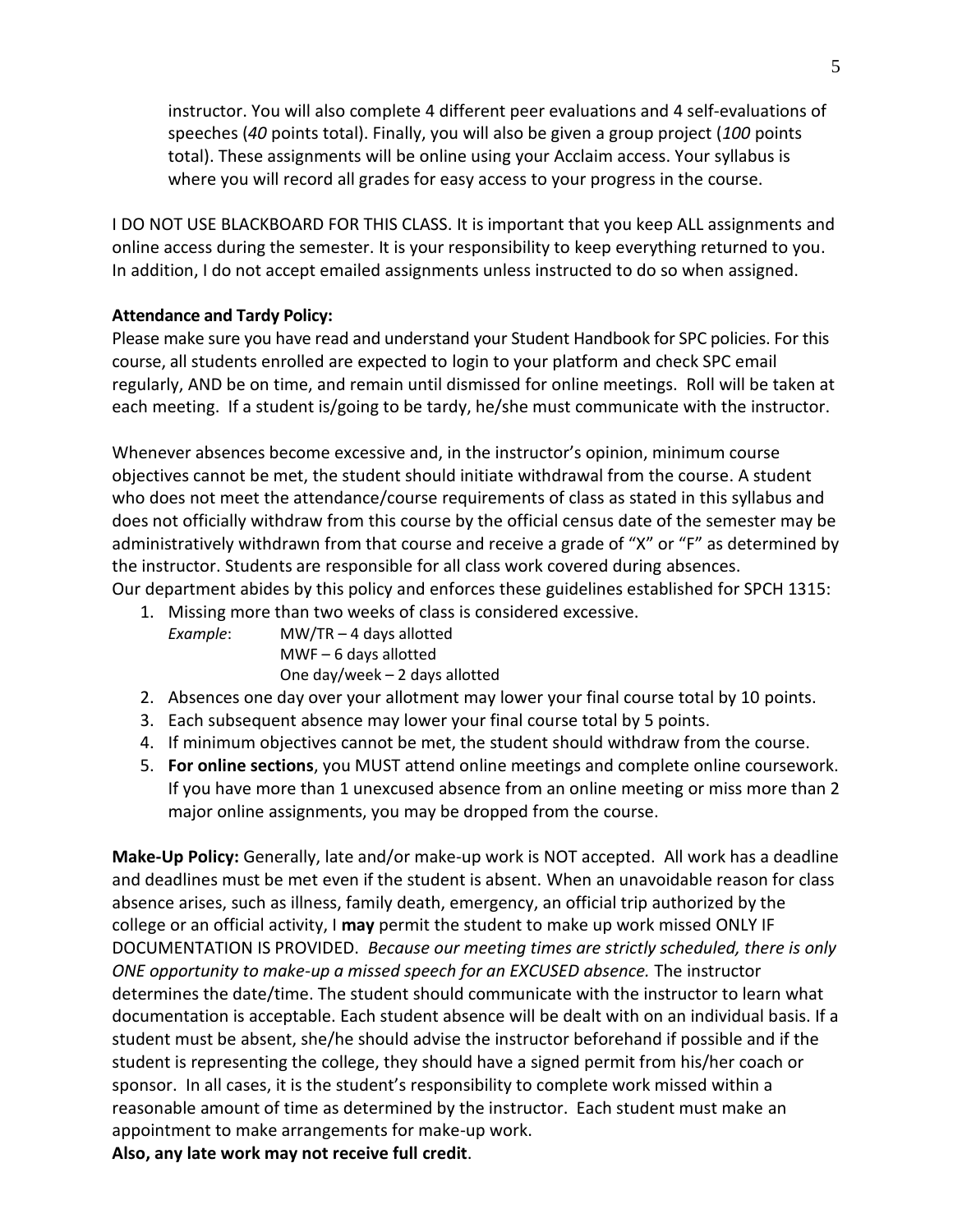**Texas Higher Education Coordinating Board Core Objectives addressed:**

- **Communication Skills -** to include effective written, oral, aural and visual communication
- **Critical Thinking Skills –** to include creative thinking, innovation, inquiry, and analysis, evaluation and synthesis of information
- **Teamwork Skills –** to include the ability to consider different points of view and to work effectively with others to support a shared purpose or goal
- **•** Personal Responsibility to include the ability to connect choices, actions, and consequences to ethical decision-making
- **Social Responsibility –** to include intercultural competency, knowledge of civic responsibility, and the ability to engage effectively in regional, national, and global communities

**Course Objectives:** Upon completion of this course, the student should be able to demonstrate proficiency in the following areas:

- Communication Process
- Verbal/Vocal Codes
- Nonverbal Codes
- Listening/Evaluation
- Informative and Persuasive Speaking
- Special Occasion Speaking
- Small Group Presentations

## **Student Learning Outcomes/Competencies**

1. Communication Process

 The student on exams will be able to demonstrate mastery of the following competencies/activities:

1.1 Define communication and demonstrate an understanding of the foundational models of communication.

1.2 Recall and discuss the personal, professional and public benefits of studying public speaking.

1.3 Recognize and distinguish between the elements of the communication process.

1.4 Discuss differences between oral and written communication channels.

1.5 Define and distinguish between intrapersonal, interpersonal, group, public and mass communication.

1.6 Identify how frames of reference differences such as culture, ethnicity and gender influence communication.

## 2. Verbal/Vocal

 The student while giving speeches and writing evaluations will be able to demonstrate mastery of the following competencies/activities:

2.1 Identify and provide alternatives for excessively vague or jargon-filled language and evaluate when it is appropriate to use them.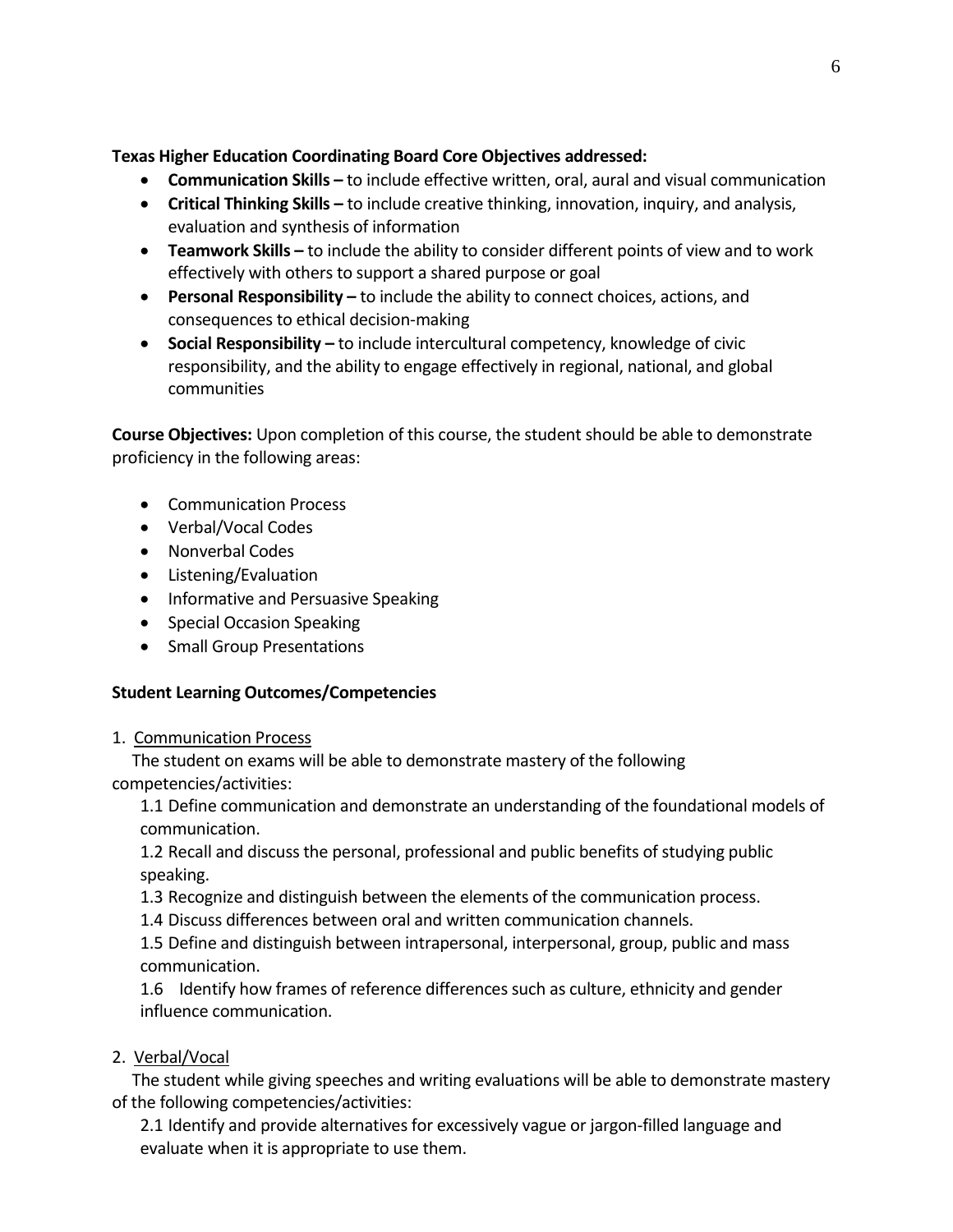- 2.1 Detect biased, sexist, and inflammatory language, and replace it with more neutral terms.
- 2.3 Utilize proper grammar and lessen filler statements.
- 2.4 Vocalize variety in pitch, rate, volume, rhythms and tones.

## 3. Nonverbal

 The student while giving speeches and writing evaluations will be able to demonstrate mastery of the following competencies/activities:

- 3.1 Explain the importance of nonverbal messages.
- 3.2 Define the different areas of nonverbal communication.
- 3.3 Identify personal nonverbal behaviors that help or hinder communication effectiveness and develop alternative behaviors as necessary.

# 4. Listening

The student during exams, while giving speeches and writing evaluations will be able to demonstrate mastery of the following competencies/activities:

- 4.1 Discern the differences between hearing and listening.
- 4.2 Discuss the benefits of listening effectively.
- 4.3 List reasons for poor listening.
- 4.4 Plan methods as a speaker to decrease listening barriers for an audience member.
- 4.5 Describe how to become a more effective listener.
- 4.6 Practice effective listening skills.

## 5. Public Speaking (informative and persuasive speeches)

 The student while giving speeches and writing evaluations will be able to demonstrate mastery of the following competencies/activities:

- 5.1 Conduct an analysis of the speaking situation for a specific presentation and describe how relevant situational factors should influence the approach of a presentation.
- 5.2 Define the general purposes for speaking.
- 5.3 Formulate specific thesis statements for presentations.
- 5.4 Conduct research for developing a speech topic.
- 5.5 Develop the body of a presentation, choosing the most appropriate organizational pattern whether informative or persuasive in nature.

5.6 Identify the purpose and placement of transitions, and will be able to select appropriate transitions to be used in presentations.

- 5.7 Name the content and functions of introductions and conclusions.
- 5.8 Construct appropriate introductions and conclusions to match the body of presentations.
- 5.9 Explain the functions of verbal and sensory support in presentations.
- 5.10 Develop and present the best support to add interest, to clarify, and prove a given point.
- 5.11 Demonstrate when and how to use sensory aids.

5.12 Select and demonstrate the most effective medium to present a given sensory aid in a presentation.

- 5.13 Develop and use a set of speaking notes that enhance delivery.
- 5.14 Deliver brief, impromptu remarks effectively.

5.15 Deliver extemporaneous presentations that follow the guidelines for nonverbal, verbal, and vocal behavior.

5.16 Respond effectively to questions arising from presentations.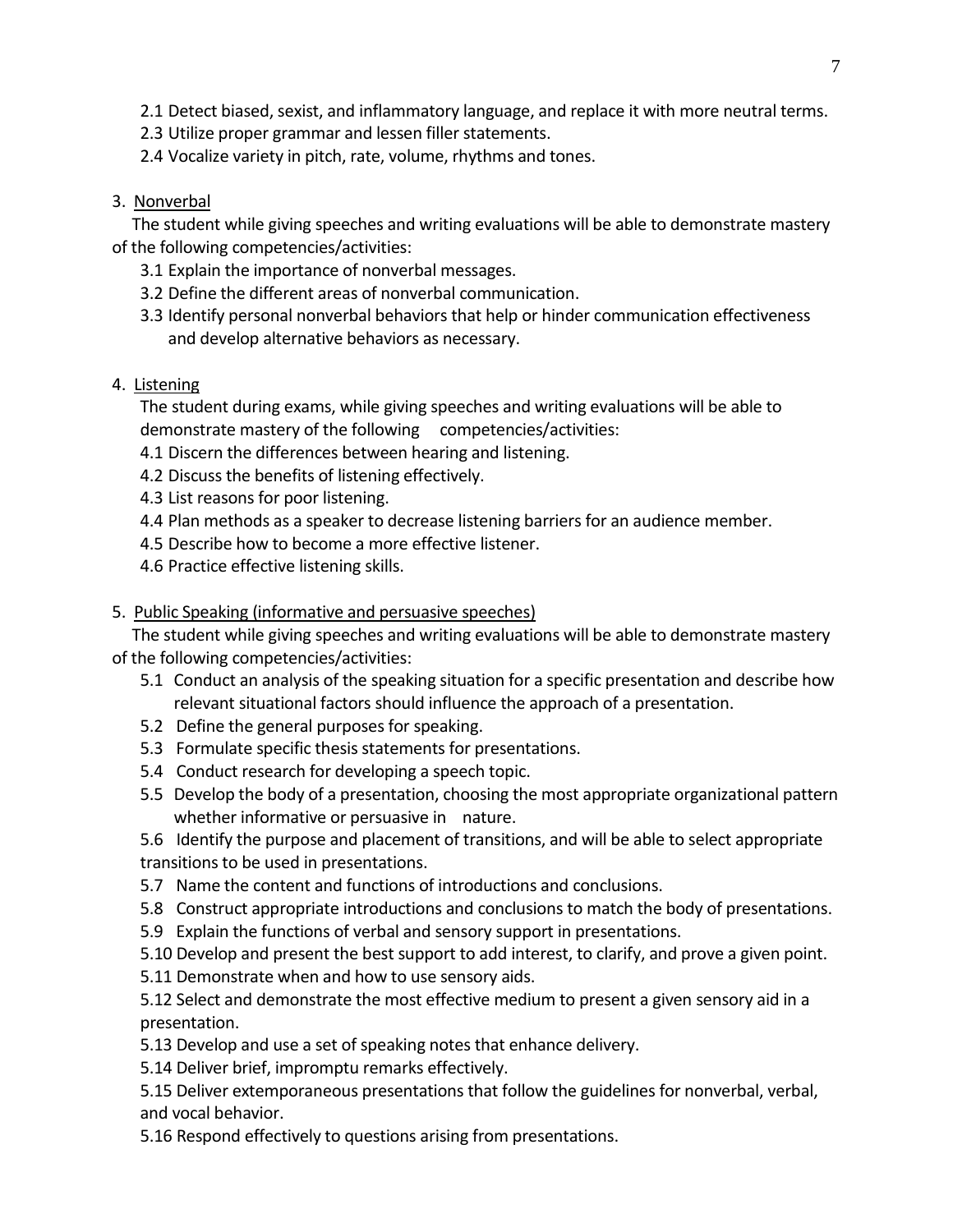5.17 Identify audience needs and the evidence necessary to form and support a persuasive claim.

5.18 Effectively evaluate peer and self-presentations according to critique guidelines.

5.19 Assess and manage communication apprehension.

5.20 Demonstrate effective usage of technology when researching and/or presenting speeches.

# 6. Special Occasion Speeches

 The student while giving speeches and writing evaluations will be able to demonstrate mastery of the following competencies/activities:

6.1 Prepare and present a speech of introduction.

6.2 Present or accept an award.

6.3 Prepare a speech of tribute and a speech of welcome.

7. Small Groups

The student while taking exams, giving speeches and writing evaluations will be able to demonstrate mastery of the following competencies/activities:

7.1 Explain the characteristics of small groups, and express the advantages and disadvantages of group presentations.

7.2 Demonstrate the steps in preparing and delivering a team presentation.

7.3 Control a public forum after the team presentation.

| Contact 1: |  |
|------------|--|
| Contact 2: |  |
| Contact 3: |  |
| Contact 4: |  |

## Classroom Network Contact Information